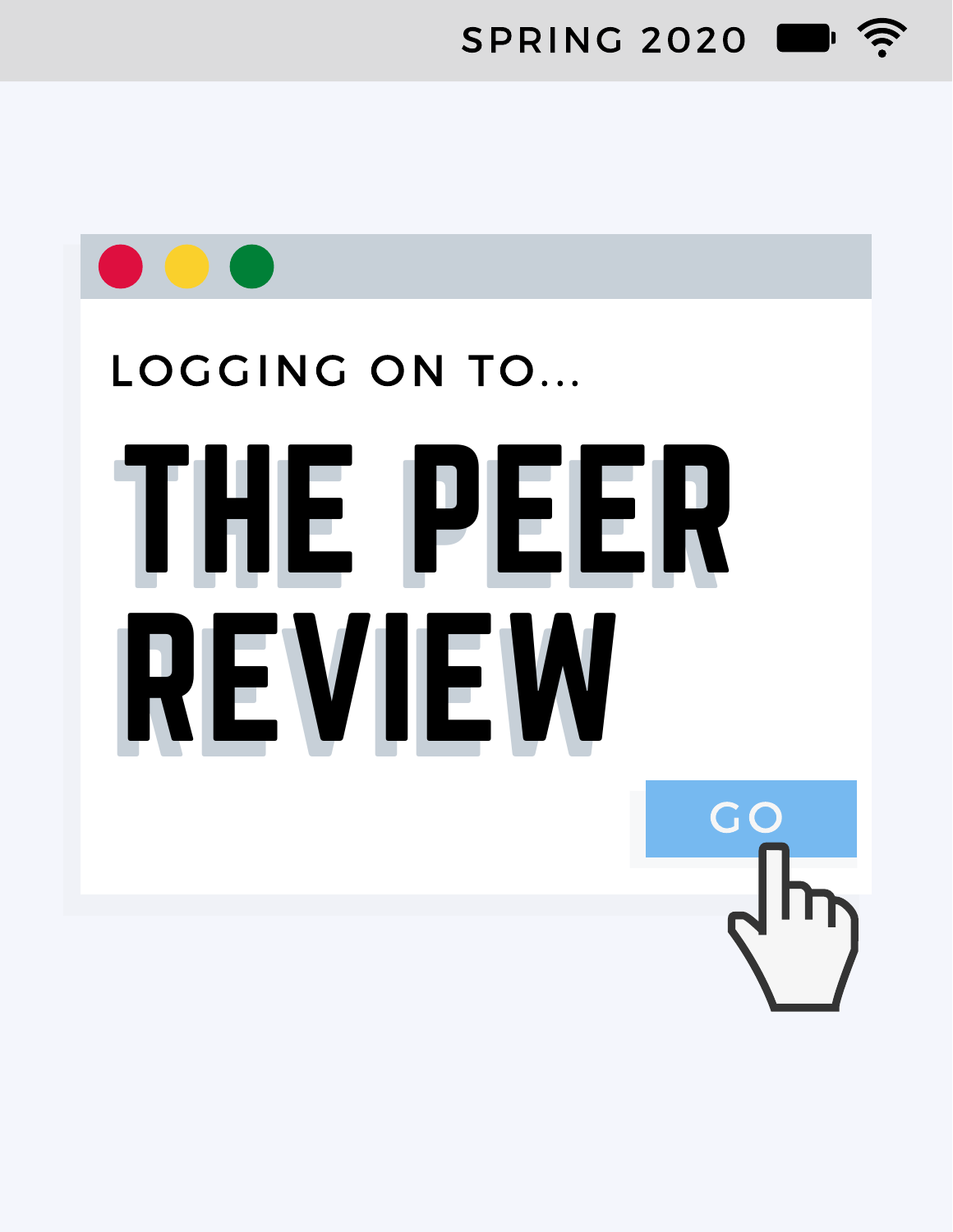











BIANCA CAROLINE ELIZABETH JESSICA PHILLIP STEPHANIE

# HAVING FUN WHILE STAYING APART

### ALTHOUGH SOCIAL DISTANCING MEANS THAT WE COULDN'T PHYSICALLY GET TOGETHER. WE STILL LOGGED ON TO ZOOM TO PLAY GAMES ONLINE!



WE PLAYED TWO DIFFERENT GAMES USING A WEBSITE CALLED JACKBOX.TV. THE FIRST WAS A TRIVIA GAME, WHERE WE ANSWERED QUESTIONS LIKE THE ONE SHOWN ON THE LEFT. SOME OF THE TRIVIA ANSWERS WERE SURPRISING, BUT THE MOST INTERESTING PART OF BUT THE MOST INTERESTING PART OF<br>THE GAME WAS ITS TWIST: YOU HAD TO THE GAME WAS ITS TWIST: YOU HAD TO<br>CORRECTLY ANSWER ENOUGH CORRECTLY ANSWER ENOUGH<br>QUESTIONS SO THAT YOU COULD ESCAPE THIS HAUNTED HOUSE! IN THE END. PHILLIP WAS THE ONLY ONE WHO MANAGED TO ESCAPE, WHILE THE REMAINING FIVE OF US LOST.

WE ALSO PLAYED A GAME CALLED "PUSH THE BUTTON." IN THIS GAME, TWO OF US WERE DISGUISED AS ALIENS, WHILE THE REMAINING FOUR OF US WERE NORMAL HUMANS. OUR MISSION WAS TO USE VARIOUS "TESTS" ON EACH OTHER TO DETERMINE WHO THE ALIENS WERE. AFTER A FEW ROUNDS, WE REACHED A CONSENSUS OF WHO WE THOUGHT THEY WERE, SO WE PRESSED THE BUTTON TO MAKE OUR FINAL GUESS. HOWEVER, WE WERE NOT ABLE TO CORRECTLY IDENTIFY THE ALIENS AS ELIZABETH & PHILLIP. SO THEY WERE ABLE TO ESCAPE!

IF YOU'RE LOOKING FOR SOMETHING FUN TO DO WITH YOUR IF YOU'RE LOOKING FOR SOMETHING FUN TO DO WITH YOUR<br>FRIENDS DURING OUR REMOTE QUARTER, WE WOULD FRIENDS DURING OUR REMOTE QUARTER,<br>RECOMMEND CHECKING OUT THESE GAMES!